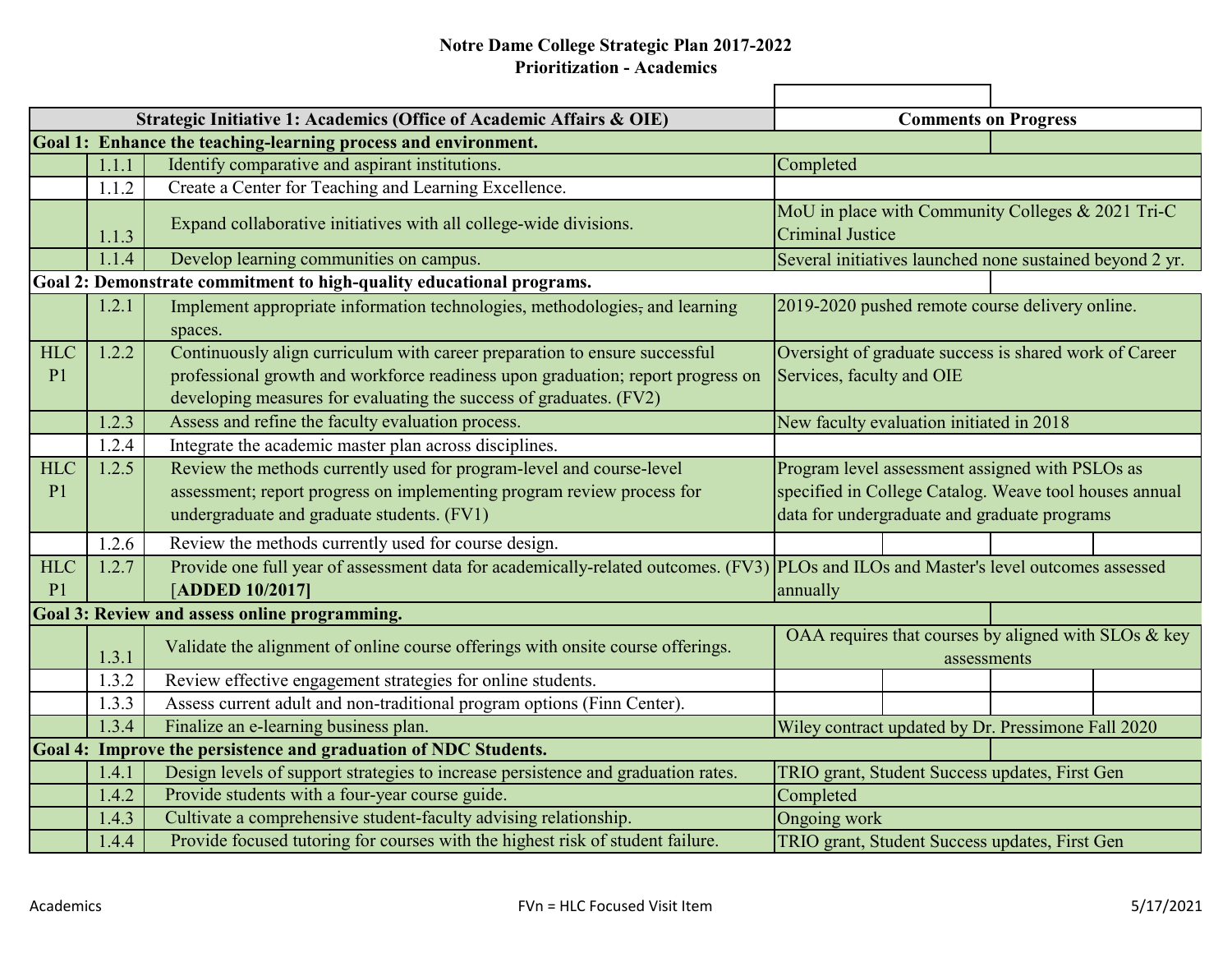#### **Notre Dame College Strategic Plan 2017-2022 Prioritization - Academics**

|       | Strategic Initiative 1: Academics (Office of Academic Affairs & OIE) |                     | <b>Comments on Progress</b> |
|-------|----------------------------------------------------------------------|---------------------|-----------------------------|
| 1.4.5 | Engage students by providing co-curricular activities.               | <b>Ongoing</b> work |                             |
| 1.4.6 | Move towards 120 credit hours for graduation where applicable.       | <b>Completed</b>    |                             |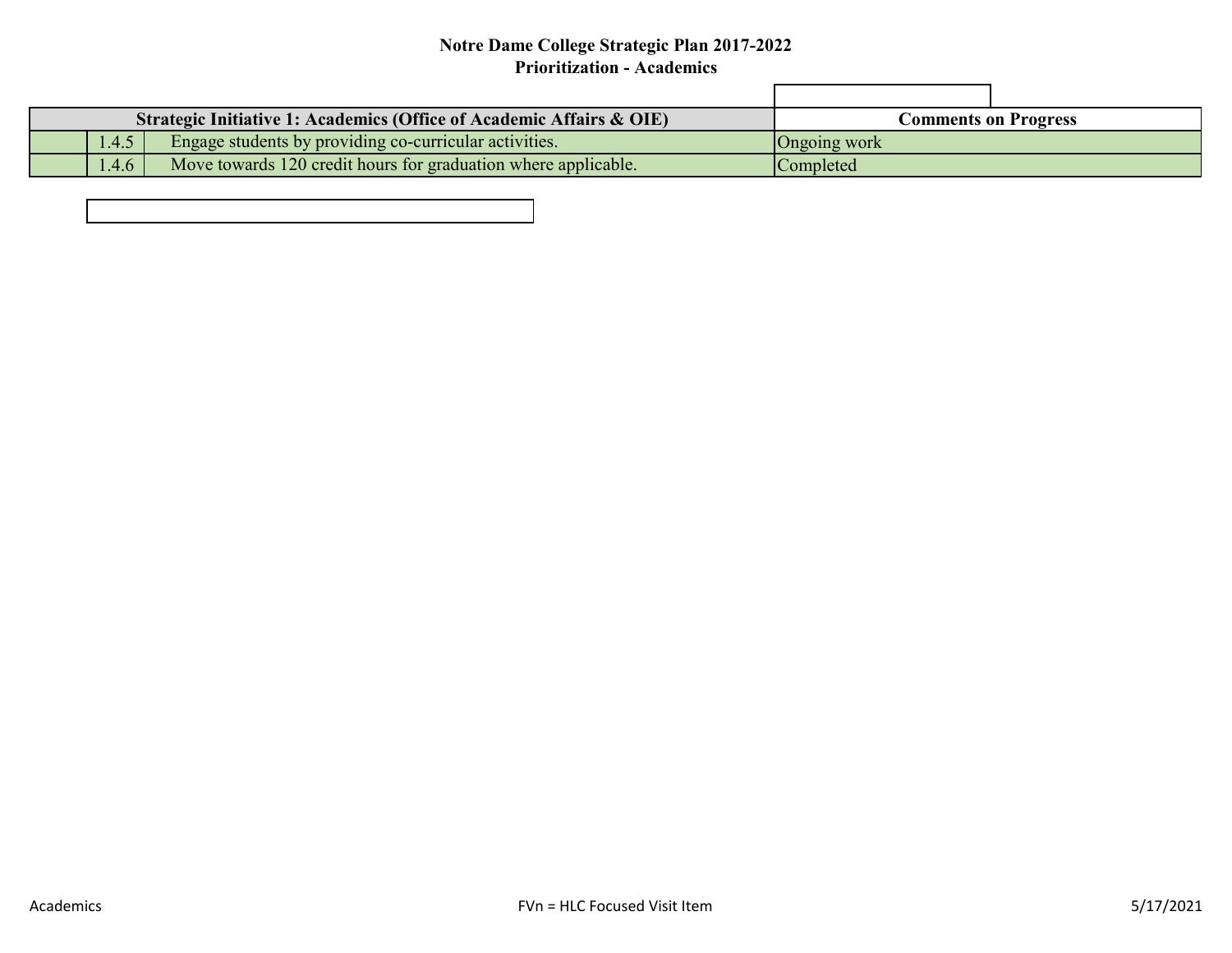# **Notre Dame College Strategic Plan 2017-2022 Prioritization - Campus Environment**

|                              |       | Strategic Initiative 2: Campus Wide Environment (Dean of Students, Mission Office, OIE)                                           |                                                                                | <b>Comments on Progress</b> |                                                                                                                                                          |
|------------------------------|-------|-----------------------------------------------------------------------------------------------------------------------------------|--------------------------------------------------------------------------------|-----------------------------|----------------------------------------------------------------------------------------------------------------------------------------------------------|
|                              |       | <b>Goal 1: Promote the Notre Dame College Mission.</b>                                                                            |                                                                                |                             |                                                                                                                                                          |
|                              | 2.1.1 | Engage students and stakeholders in communicating and promoting the Notre<br>Dame College Mission, Vision and Guiding Principles. |                                                                                |                             | Ongoing use of the Mission in syllabi, NDC Magazine,<br>Admissions material, External Newsletter etc.                                                    |
|                              | 2.1.2 | Enhance opportunities for students and employees to embody the Mission.                                                           |                                                                                |                             | Annual Abrahamic Lecture; PD for Cabinet, faculty<br>staff (lunch Charesha Barrett); PD Kimberly Chapmon-<br>Wynne; Black Lives Matter Prayer Vigil; FYF |
|                              |       | Goal 2: Maintain a campus culture of accountability, assessment and continuousimprovement                                         |                                                                                |                             |                                                                                                                                                          |
| <b>HLC</b>                   | 2.2.1 | Establish an Office of Institutional Effectiveness.                                                                               |                                                                                | Established July 2017       |                                                                                                                                                          |
| P <sub>1</sub>               |       | • Evaluate initiatives which have been implemented based on data<br>analysis. (FV6)                                               |                                                                                |                             | OIE work with Division Chairs, Admissions, Marketing,                                                                                                    |
|                              |       | Provide evidence of efforts to align strategic planning, assessment<br>and continuous improvement. (FV10)                         |                                                                                |                             | OIE ongoing work with departments and divisions                                                                                                          |
| <b>HLC</b>                   | 2.2.2 | Establish performance outcomes for every unit of the organization                                                                 |                                                                                |                             | Initiated in 12/2017 still in process                                                                                                                    |
| P <sub>1</sub>               |       | Provide one full year of assessment data for co-curricular programs that flow<br>from institutional learning outcomes. (FV4)      | Meilander initiated 2019                                                       |                             |                                                                                                                                                          |
|                              | 2.2.3 | Implement an institutional program prioritization process.                                                                        |                                                                                | on regular cycle            | Program Priorization completed and Program Review                                                                                                        |
| <b>HLC</b><br>P <sub>1</sub> | 2.2.4 | Implement a process for the publication of student outcome data. (FedComp)<br>[ADDED 10/2017]                                     | Galovic                                                                        | 12/2017                     |                                                                                                                                                          |
|                              |       | Goal 3: Maintain a supportive campus environment                                                                                  |                                                                                |                             |                                                                                                                                                          |
|                              | 2.3.1 | Promote a healthy, safe, and inviting environment.                                                                                |                                                                                | <b>Blues</b>                | Ongoing OAA, Mission Office, Student Affairs -<br>Student Engagement; Chief Grecol and Rhythm and                                                        |
|                              | 2.3.2 | Evaluate tutoring and supplemental support (Dwyer Learning Center).                                                               | Ongoing work with Dwyer, Katie McMahon, Student<br>Success Team, Michele Polak |                             |                                                                                                                                                          |
|                              | 2.3.3 | Expand the three functions of the career center-- student development, curriculum<br>integration, and employer relations.         |                                                                                |                             |                                                                                                                                                          |
|                              | 2.3.4 | Assess a need for an Office of Diversity.                                                                                         |                                                                                |                             | Ongoing work with the Diversity Committee established<br>in May 2018 contiuous work to the present                                                       |
|                              | 2.3.5 | Assess and refine the student services plan.                                                                                      |                                                                                |                             |                                                                                                                                                          |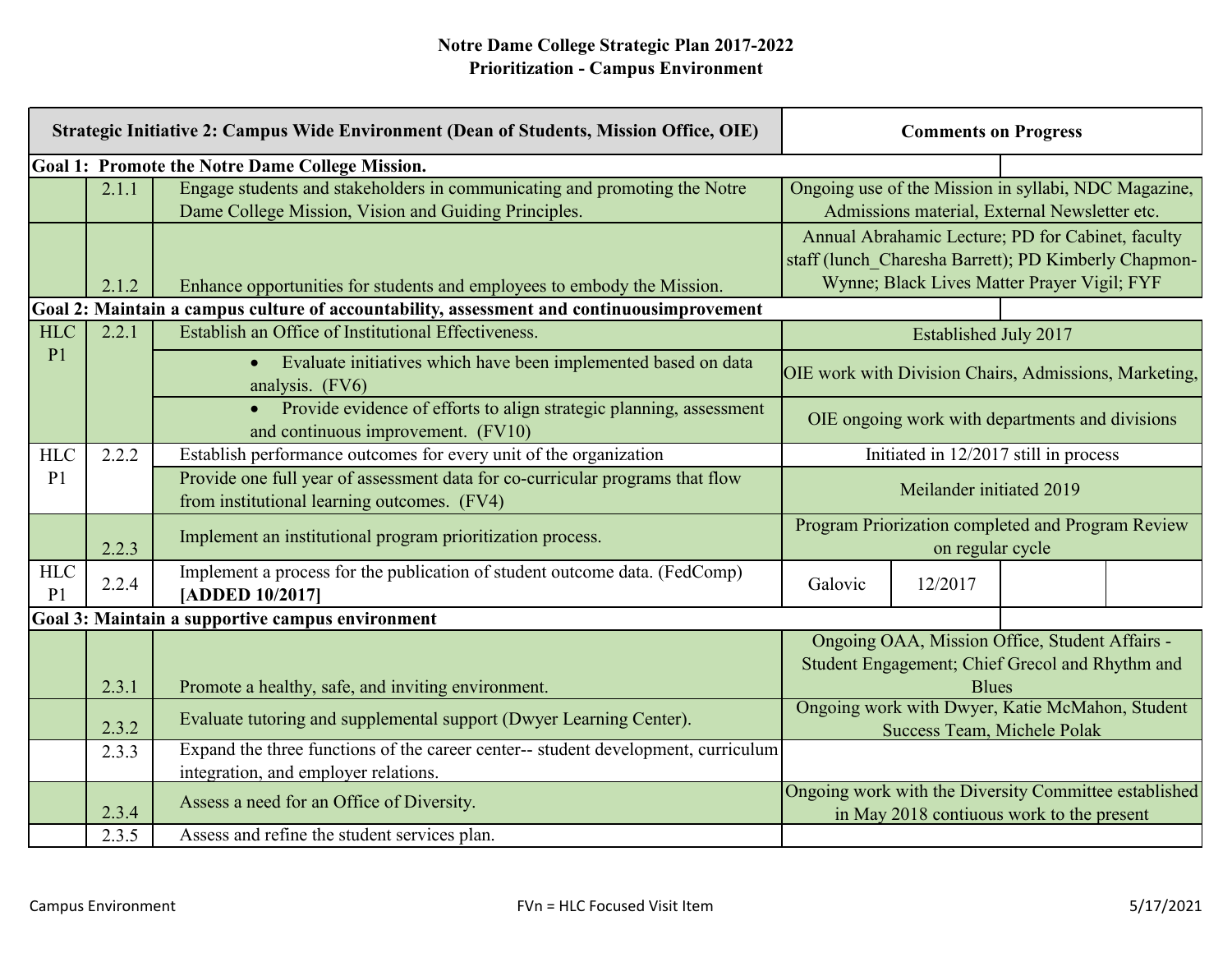### **Notre Dame College Strategic Plan 2017-2022 Prioritization - Campus Environment**

| Strategic Initiative 2: Campus Wide Environment (Dean of Students, Mission Office, OIE) |       |                                                                                  | <b>Comments on Progress</b>                                              |
|-----------------------------------------------------------------------------------------|-------|----------------------------------------------------------------------------------|--------------------------------------------------------------------------|
|                                                                                         | 2.3.6 | Assess and refine the residence life plan.                                       |                                                                          |
|                                                                                         | 2.3.7 | Enhance internal communication.                                                  | Ongoing: eFalcon weekly, General Meetings, HLC bi-<br>monthly newsletter |
| <b>HLC</b>                                                                              | 2.3.8 | Improve the student complaint process, including the creation and publication of | Semester student complaint reports to Operations or                      |
| P <sub>1</sub>                                                                          |       | annual report. (FedComp) [ADDED 10/2017]                                         | <b>President's Cabinet</b>                                               |
| <b>Goal 4:</b>                                                                          |       | Standardize organizational policies and procedures.                              |                                                                          |
|                                                                                         | 2.4.1 | Develop, document and publish institutional policies and standard operating      | Ongoing SOP manual for Office Services, Rentals,                         |
|                                                                                         |       | procedures.                                                                      | updates in policies and procedures                                       |
| <b>HLC</b>                                                                              | 2.4.2 |                                                                                  | Integration continues to evolve. Departments receive                     |
| P <sub>1</sub>                                                                          |       | Implement a process that integrates the entire College organization in budget    | monthy budget actuals reports. Program review process                    |
|                                                                                         |       | preparation, evaluation, execution and completion.                               | includes future plans/faculty & program needs, PLO                       |
|                                                                                         |       |                                                                                  | closing the loop includes future plans                                   |
|                                                                                         |       | Provide a complete cycle of evidence where student learning<br>$\bullet$         | Education department software for IEP experience;                        |
|                                                                                         |       | outcome assessments inform operational planning and budgeting                    | Redesign FYF, Reduction in small classes for operation                   |
|                                                                                         |       | processes at the college. (FV5)                                                  | efficiency, use of Weave Assessment platform                             |
|                                                                                         |       |                                                                                  | FV report confirms that NDC is ingagin in strategies to                  |
|                                                                                         |       | Provide evidence of continued efforts to align resources and                     | successfully align expenditures with revenue: Trake                      |
|                                                                                         |       | expenditures. (FV7)                                                              | Team example, program prioritzation, focus on                            |
|                                                                                         |       |                                                                                  | expanding program/Majors as targets for Admssions                        |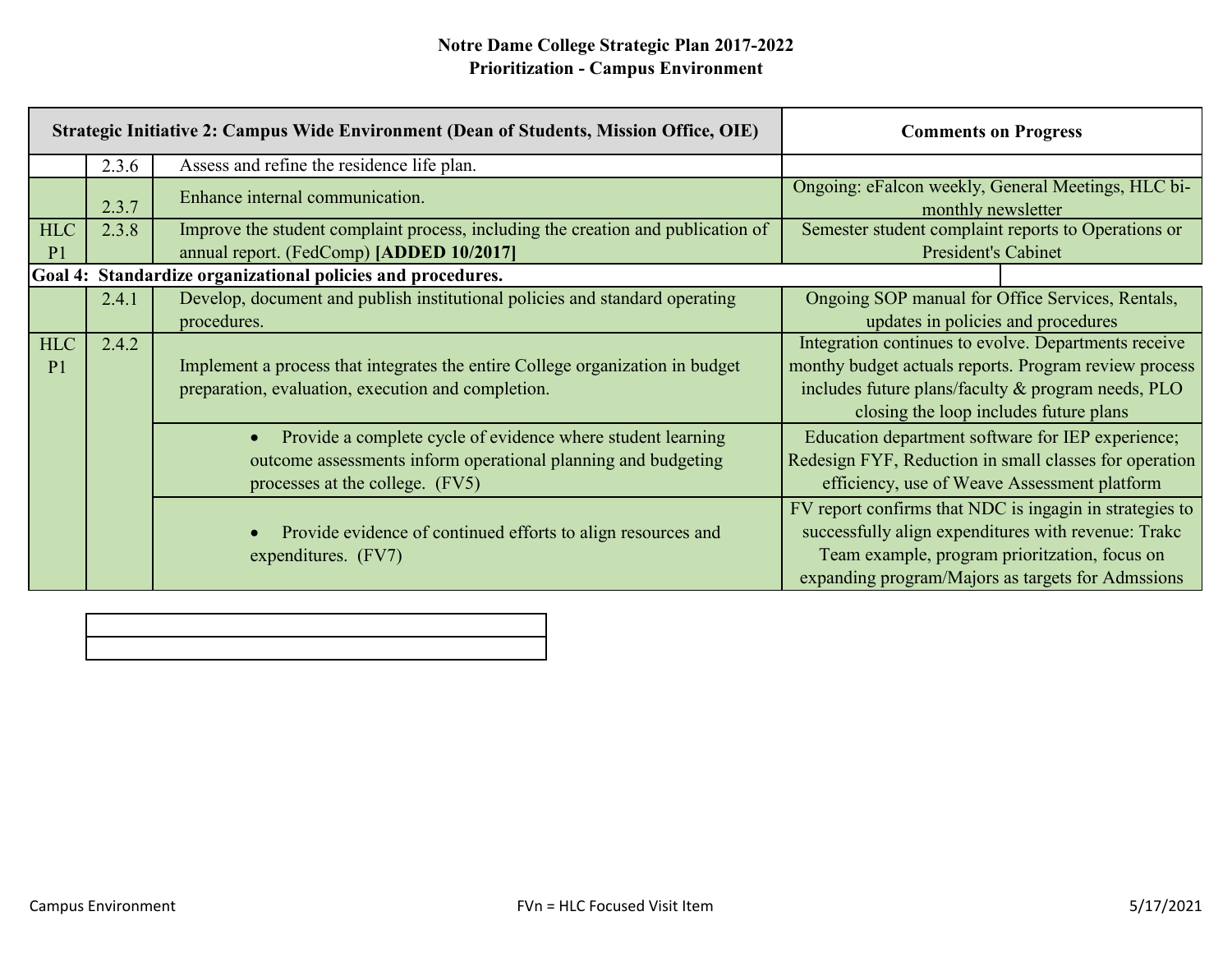### **Notre Dame College Strategic Plan 2017-2022 Prioritization - Enrollment Management**

|                |       | <b>Strategic Initiative 3: Enrollment Management (Beth Ford)</b>                | <b>Comments on Progress</b>                     |  |
|----------------|-------|---------------------------------------------------------------------------------|-------------------------------------------------|--|
|                |       | Goal 1: Move to an admission model that leads to graduation and sustainability. |                                                 |  |
| <b>HLC</b>     | 3.1.1 | Complete the enrollment model being developed by the Institutional Analysis     | Ongoing work of Admissions Office team,         |  |
| P <sub>1</sub> |       | Committee (IAC)                                                                 | reognaization, work with Baker Group            |  |
|                |       | Provide results of efforts to reverse downward enrollment trends.<br>$\bullet$  | Work of retention Group under S. Grassman, new  |  |
|                |       | (FV8)                                                                           | programs and target enrollment goals for majors |  |
|                | 3.1.2 | Examine various admission models.                                               | Ongong work with the Baker Group                |  |
|                |       | Improve the College persistence and completion rates. [ADDED 2/20/2018]         | Ongoing work of STOUT Team, Student Success     |  |
| <b>HLC</b>     | 3.1.3 |                                                                                 | Group, and Advisors                             |  |
|                |       | Goal 2: Identify and evaluate program initiatives that attract students.        |                                                 |  |
|                | 3.2.1 | Measure and Evaluate Current Specialty Programs in concert with the OIE         |                                                 |  |
|                |       | Academic Support Center/Thrive                                                  | Ongoing MJ Levand                               |  |
|                |       | <b>College Credit Plus</b>                                                      | <b>Ongoing T J Meeks</b>                        |  |
|                |       | <b>Community College Partnerships</b>                                           | <b>Ongoing OAA and Dean Hoelker</b>             |  |
|                |       | Athletics/Club sports                                                           | Ongoing with coaches                            |  |
|                |       | Performing Arts                                                                 | <b>Ongoing with M Krueger</b>                   |  |
|                |       | <b>Enterprise Development Center</b>                                            |                                                 |  |
|                |       | <b>First Generation Program</b>                                                 | Ongoing B Peppard and TRIO Team                 |  |
|                |       | Honors Program                                                                  | Ongoing with K Palko                            |  |
|                |       | <b>STEMM</b> Program                                                            | <b>Ongoing Science Faculty D Kirby</b>          |  |
|                |       | Direct entry Nursing policy                                                     | <b>Ongoing C Sweeney</b>                        |  |
|                |       | Legacy Program/retuns of former returning students - FRS                        | Ongoing                                         |  |
|                |       | <b>Master Programs</b>                                                          | New Programs Cyber and MBA and M.ED. C&I        |  |
|                |       | Certificate Programs                                                            | <b>Ongoing Poelking/T Jurcisin</b>              |  |
|                |       | <b>Adult Programs</b>                                                           | <b>Ongoing Adults - B. Viol</b>                 |  |
|                | 3.2.2 | Explore new initiatives for possible implementation                             |                                                 |  |
|                |       | Summer programs                                                                 |                                                 |  |
|                |       | Guaranteed graduation in four years                                             |                                                 |  |
|                |       | Non-traditional life options, e.g., day care                                    |                                                 |  |
|                |       | Community college pathways                                                      | Initiativew with Criminal Justice Program       |  |
|                |       | Veteran friendly school                                                         | Ongoing B.Ford                                  |  |
|                |       | Immersion and mission trips                                                     | Ongoing Campus Ministry - Guatamala - TJMeeks - |  |
|                |       |                                                                                 | Abroad study                                    |  |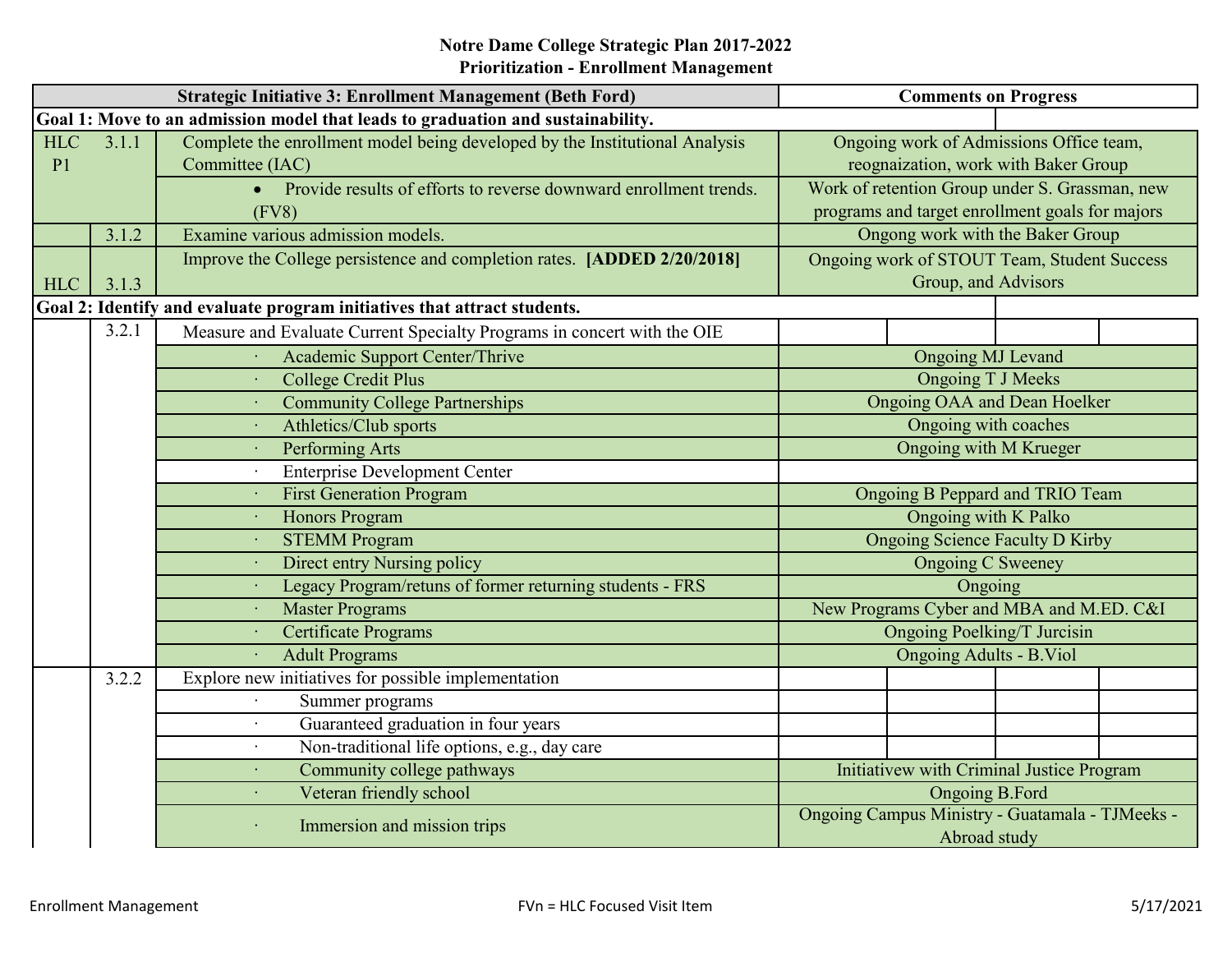### **Notre Dame College Strategic Plan 2017-2022 Prioritization - Enrollment Management**

|                | <b>Strategic Initiative 3: Enrollment Management (Beth Ford)</b> |                                                                                 | <b>Comments on Progress</b>                                     |  |
|----------------|------------------------------------------------------------------|---------------------------------------------------------------------------------|-----------------------------------------------------------------|--|
|                |                                                                  | <b>External accreditation</b>                                                   | Ongoing OIE/HLC - Nursing and Education - Business<br>1st steps |  |
|                | 3.2.3                                                            | Assess and clarify the role of athletics in the enrollment management plan.     | Ongoing Ford/Pressimone/Swain                                   |  |
| <b>HLC</b>     | 3.2.4                                                            | Assess and refine the enrollment management plan; provide results of efforts to | See retention work above: Grassman, Student Success,            |  |
| P <sub>1</sub> |                                                                  | reverse downward enrollment trends. (FV8)                                       | Advisers, and STOUT                                             |  |
|                |                                                                  | Goal 3: Enhance affordability of a Notre Dame College education.                |                                                                 |  |
|                | 3.3.1                                                            | Develop strategic pricing policies, including exploration of a four-year        |                                                                 |  |
|                |                                                                  | guaranteed tuition.                                                             |                                                                 |  |
|                |                                                                  | Goal 4: Enhance external communication.                                         |                                                                 |  |
|                | 3.4.1                                                            | Assess and refine the marketing plan.                                           | St. Louis Group, Studiothink, P. Baughn                         |  |
|                | 3.4.2                                                            | Assess and refine the website.                                                  | Above group work ongoing and P. Laughlin                        |  |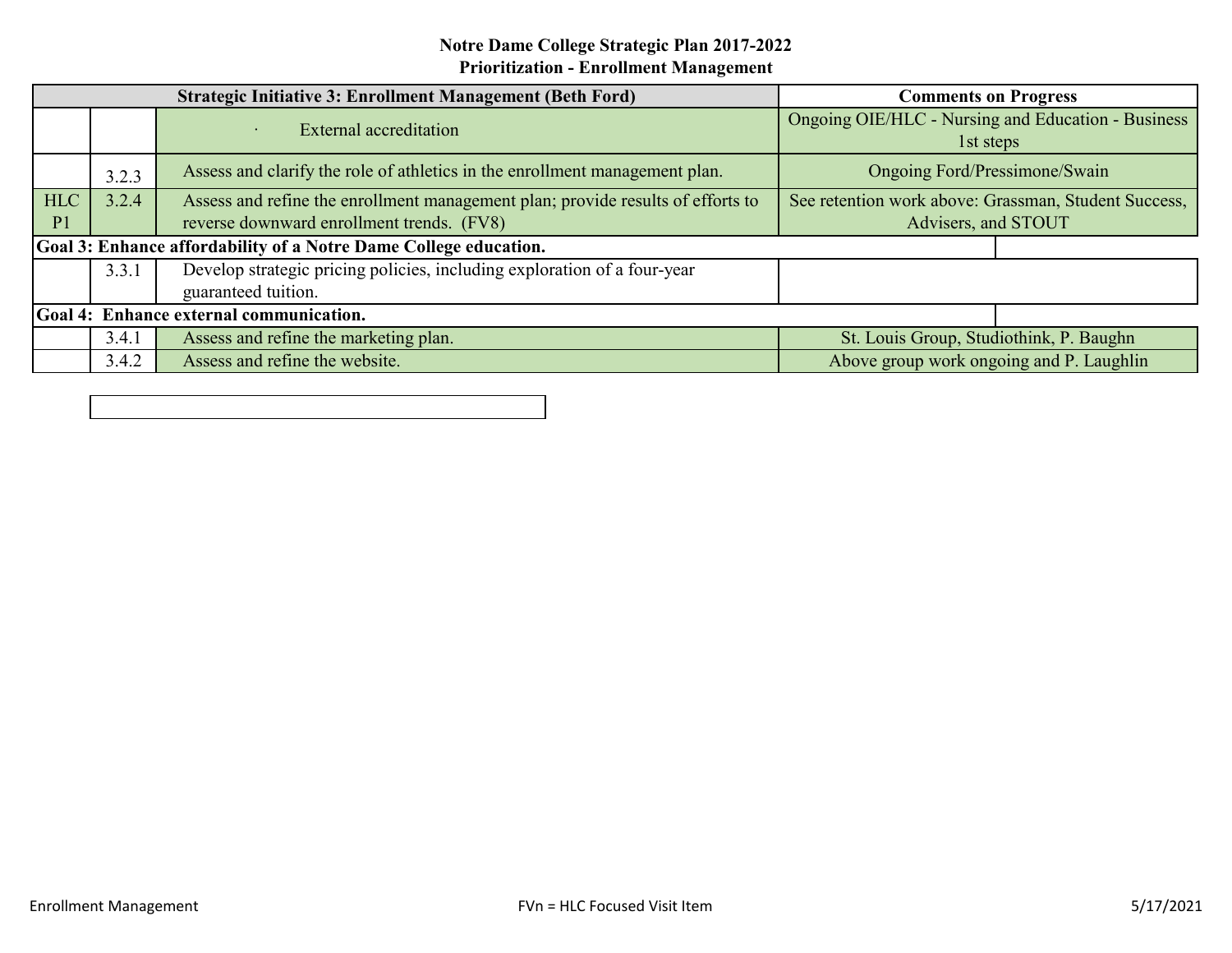### **Notre Dame College Strategic Plan 2017-2022 Prioritization - Capital Resources**

| Strategic Initiative 4: Stewardship of Capital Resources (Cheryl Noviski and Tom Meeks) |       | <b>Comments on Progress</b>                                                            |                                                        |  |
|-----------------------------------------------------------------------------------------|-------|----------------------------------------------------------------------------------------|--------------------------------------------------------|--|
|                                                                                         |       | Goal 1: Optimize facilities for cost effectiveness and maximum benefits.               |                                                        |  |
|                                                                                         | 4.1.1 | Examine and evaluate current uses of all facilities.                                   | Ongoing academic year & summer                         |  |
|                                                                                         | 4.1.2 | Seek synergies where facilities may serve multiple uses and users.                     | Ongoing work OAA/Plant Grounds/Others                  |  |
|                                                                                         | 4.1.3 | Assess whether our facilities and services meet the needs of our students.             | IT updates in Res Halls spring 2021                    |  |
|                                                                                         | 4.1.4 | Prioritize a comprehensive list of deferred maintenance projects.                      | 2019 Funding Priorities Document T. Meeks              |  |
|                                                                                         | 4.1.5 | Review and revise the campus facilities master plan with a focus on sustainability.    |                                                        |  |
|                                                                                         |       | Goal 2: Assure that technology meets administrative, faculty, staff and student needs. |                                                        |  |
|                                                                                         | 4.2.1 | Evaluate equipment, software, and capacity needed by the institution.                  | Ongoing evaluation by IT                               |  |
|                                                                                         | 4.2.2 | Develop a software acquisition policy.                                                 | Software purchased as requested by Divisions/Depts     |  |
|                                                                                         |       | Evaluate the availability of data to various constituents.                             | Director of Institutional Research position and data   |  |
|                                                                                         | 4.2.3 |                                                                                        | request process in place for all departments and units |  |
| <b>HLC</b>                                                                              | 4.2.4 | Build data base and institutional research to support accountability and               | VP of Inst Effect, Strat Plan Graduation Success,      |  |
| P <sub>1</sub>                                                                          |       | assessment.                                                                            | Operationss assessment in process                      |  |
|                                                                                         |       | Evaluate initiatives which have been implemented based on data analysis. (FV6)         | Ongoing work to evaluate new programs like MBA,        |  |
|                                                                                         |       |                                                                                        | FirstGen,                                              |  |
|                                                                                         |       | Construct an Information Technology plan.                                              | IT plans cycle of replacement for hardware; bandwidth  |  |
|                                                                                         | 4.2.5 |                                                                                        | needs attended to on annual basis                      |  |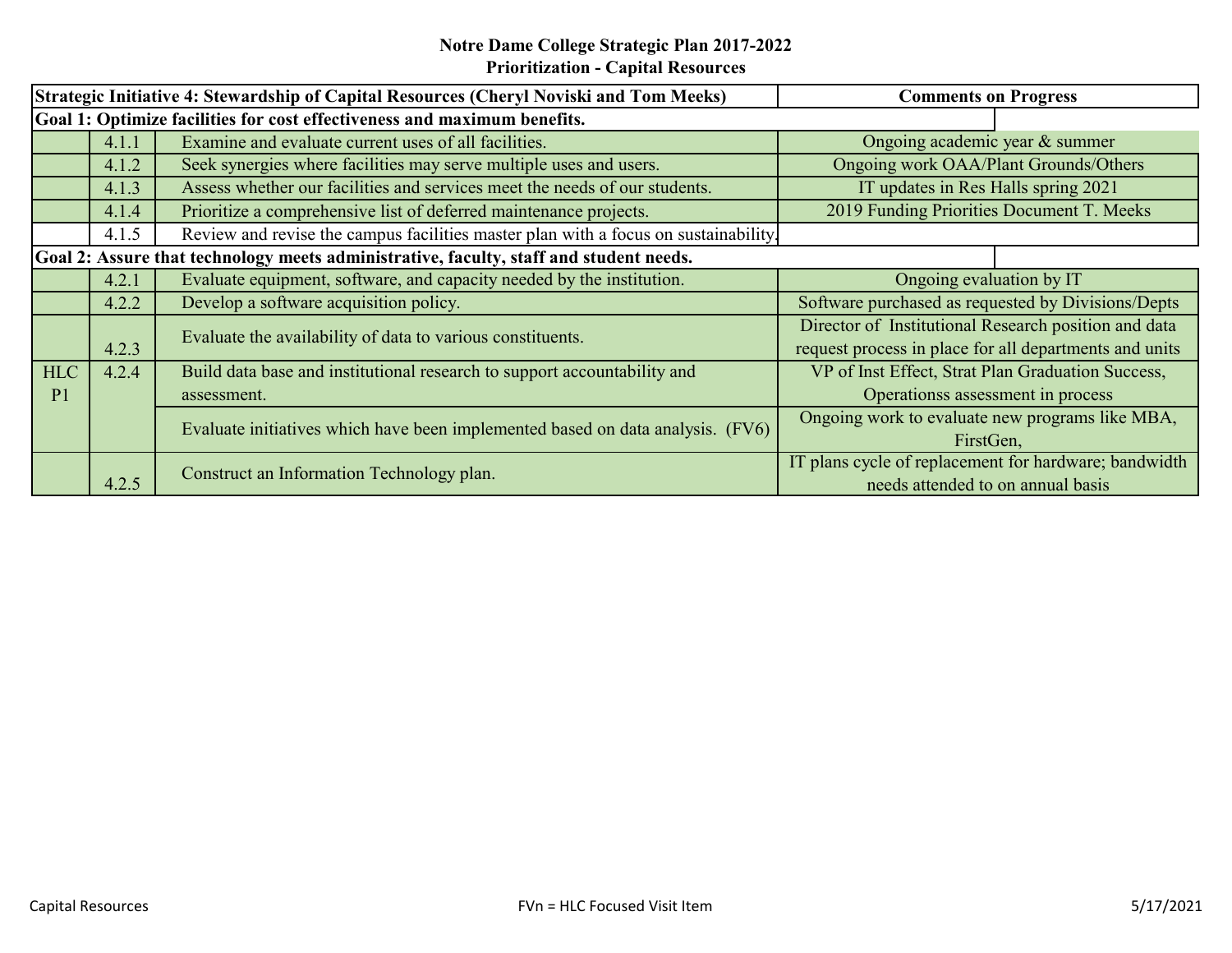#### **Notre Dame College Strategic Plan 2017-2022 Prioritization - Human Resources**

|                              |       | Strategic Initiative 5: Stewardship of Human Resources (Judy West and President's Cabinet)                                                     | <b>Comments on Progress</b>                                                                                  |  |
|------------------------------|-------|------------------------------------------------------------------------------------------------------------------------------------------------|--------------------------------------------------------------------------------------------------------------|--|
|                              |       | Goal 1: Attract and retain the highest caliber of people.                                                                                      |                                                                                                              |  |
| P <sub>1</sub>               | 5.1.1 | Conduct a comparative compensation study.                                                                                                      | Completed S. Anderson                                                                                        |  |
|                              | 5.1.2 | Assess and refine job descriptions.                                                                                                            | Ongoing work S. Anderson and J. West                                                                         |  |
|                              | 5.1.3 | Determine salary ranges.                                                                                                                       | S. Anderson and HR                                                                                           |  |
| P <sub>1</sub>               | 5.1.4 | Conduct an employee satisfaction survey.                                                                                                       | Diversity Survey conducted 2019 - Respondents $-67 =$<br>34% of full time administration, faculty, and staff |  |
|                              | 5.1.5 | Assess and refine the evaluation process for faculty, staff and administrators.                                                                | Faculty assessment updated in 2020                                                                           |  |
|                              |       | Goal 2: Clarify organizational structure.                                                                                                      |                                                                                                              |  |
| P <sub>1</sub>               | 5.2.1 | Assess and refine institutional organizational structure.                                                                                      | Ongoing work of Departments - Org Chats                                                                      |  |
| <b>HLC</b><br>P <sub>1</sub> | 5.2.2 | Implement an institutional program prioritization process. Provide evidence of<br>continued efforts to align resources and expenditures. (FV7) | Program prioritization completed                                                                             |  |
|                              |       | Goal 3: Provide for employee learning, growth and success.                                                                                     |                                                                                                              |  |
|                              | 5.3.1 | Support employees by providing a comprehensive orientation program.                                                                            | Ongoing work S. Anderson and new work J. West                                                                |  |
|                              | 5.3.2 | Foster an employee mentoring program for staff.                                                                                                | Individual units provide mentoring for new employees                                                         |  |
|                              | 5.3.3 | Implement a professional development program for staff.                                                                                        | Professional Development across all employees F 2020;<br>individual PD by departments                        |  |
|                              | 5.3.4 | Perform a cultural audit, assess campus culture and articulate the workplace<br>culture of Notre Dame College.                                 |                                                                                                              |  |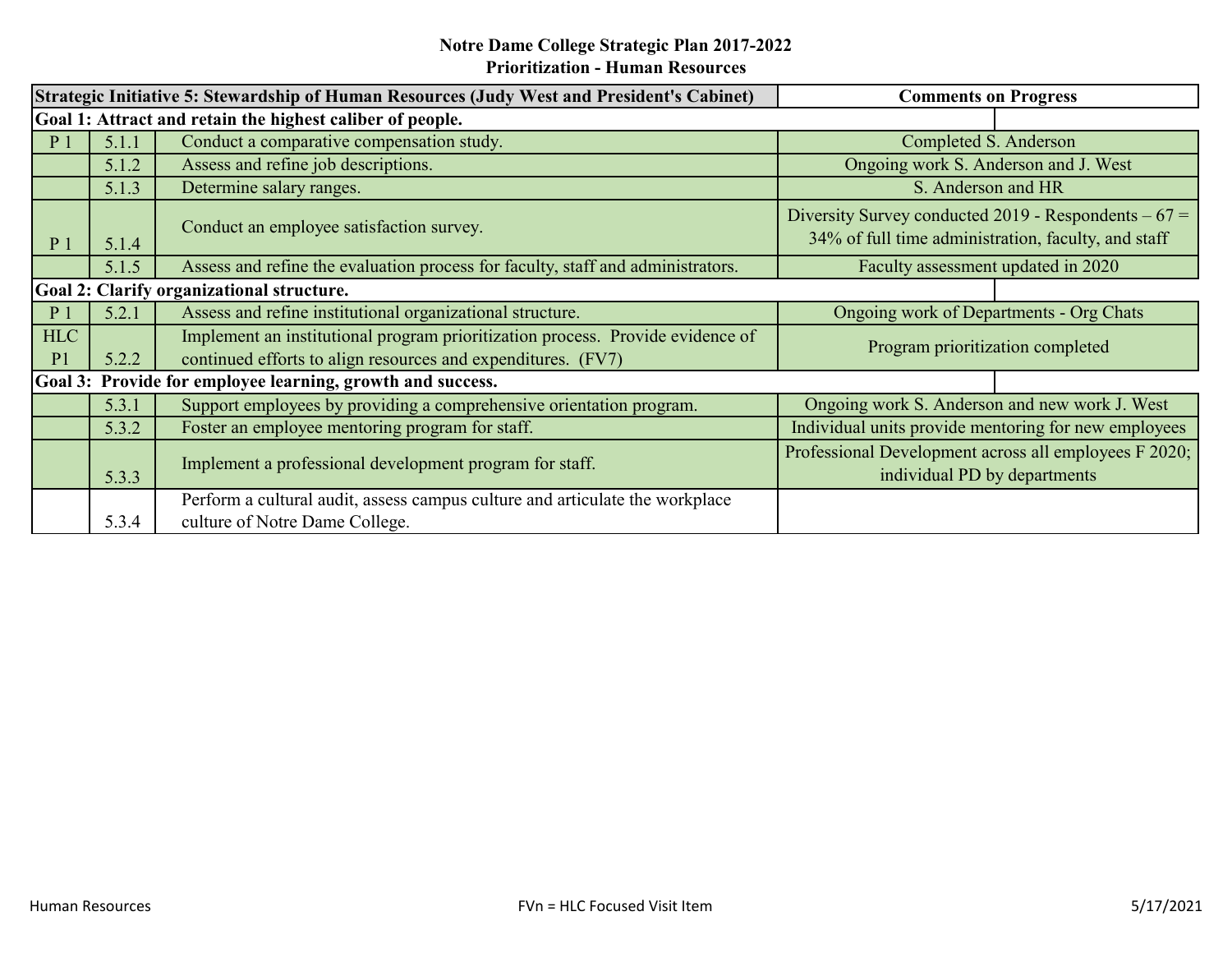# **Notre Dame College Strategic Plan 2017-2022 Prioritization - Philanthropy**

|                              |       | <b>Strategic Initiative 6: Philanthropy (Culeen Carey)</b>                                                                                                                                                                                                                                      | <b>Comments on Progress</b>                           |
|------------------------------|-------|-------------------------------------------------------------------------------------------------------------------------------------------------------------------------------------------------------------------------------------------------------------------------------------------------|-------------------------------------------------------|
|                              |       | Goal 1: Increase the capacity of institutional advancement.                                                                                                                                                                                                                                     |                                                       |
| <b>HLC</b><br>P <sub>1</sub> | 6.1.1 | Identify and prioritize long and short-term fundraising goals within the College's<br>divisions and for the overall college needs for the next three to five years; provide<br>results of efforts to build the college revenue base through institutional<br>advancement and fundraising. (FV9) | Ongoing work C. Carey and Advancement                 |
| <b>HLC</b><br>P <sub>1</sub> | 6.1.2 | Build a foundation for a future capital campaign that will support the vision of the<br>College; provide results of efforts to build the college revenue base through<br>institutional advancement and fundraising. (FV9)                                                                       | Ongoing work C. Carey and JM Pressimone               |
|                              |       | Effectively convey philanthropic needs, goals and achievements to constituents,                                                                                                                                                                                                                 |                                                       |
|                              | 6.1.3 | alumni and the greater community through increased print and electronic                                                                                                                                                                                                                         |                                                       |
|                              | 6.1.4 | Introduce innovative opportunities to increase the endowment for the College<br>through a newly created planned giving program.                                                                                                                                                                 |                                                       |
|                              |       | Provide programs to develop alumni, faculty, staff, administration and families as                                                                                                                                                                                                              |                                                       |
|                              | 6.1.5 | philanthropic ambassadors for the College.                                                                                                                                                                                                                                                      |                                                       |
|                              |       | Provide continual training and support that will enable department heads, in                                                                                                                                                                                                                    |                                                       |
|                              | 6.1.6 | concert with the development staff, to become effective fundraisers                                                                                                                                                                                                                             |                                                       |
|                              | 6.1.7 | Establish a strong volunteer network to support fundraising through increased                                                                                                                                                                                                                   |                                                       |
|                              |       | efforts to work collaboratively with the College's Board of Trustees and the Vice                                                                                                                                                                                                               |                                                       |
|                              |       | President of Community Outreach by creating "Just One Name," a yearly request                                                                                                                                                                                                                   |                                                       |
|                              |       | to board members for introductions to new potential prospects and donors.                                                                                                                                                                                                                       |                                                       |
|                              |       | Establish a recognition program to properly acknowledge contributions of both                                                                                                                                                                                                                   |                                                       |
|                              | 6.1.8 | financial and in-kind support.                                                                                                                                                                                                                                                                  |                                                       |
|                              |       | Goal 2: Increase and strengthen alumni and external stakeholder engagement and participation.                                                                                                                                                                                                   |                                                       |
|                              |       | Expand the core of activities and active alumni by reorganizing the Alumni                                                                                                                                                                                                                      |                                                       |
|                              |       | Association to better serve the three identified constituency groups and by                                                                                                                                                                                                                     | Ongoing work N. Hamilton and C. Carey                 |
|                              | 6.2.1 | focusing on the unique affinity for the school of the recent alumni.                                                                                                                                                                                                                            |                                                       |
|                              |       | Prior to graduation, introduce students to alumni activities and instill a sense of                                                                                                                                                                                                             | Ongoing work specifically during senior week prior to |
|                              | 6.2.2 | philanthropy.                                                                                                                                                                                                                                                                                   | graduation                                            |
|                              | 6.2.3 | Increase unique opportunities to develop a young alumni network.                                                                                                                                                                                                                                |                                                       |
|                              | 6.2.4 | Engage alumni in the philanthropic process and provide opportunities for them to                                                                                                                                                                                                                |                                                       |
|                              |       | serve as ambassadors.                                                                                                                                                                                                                                                                           |                                                       |
|                              | 6.2.5 | Increase and strengthen external partnerships.                                                                                                                                                                                                                                                  |                                                       |